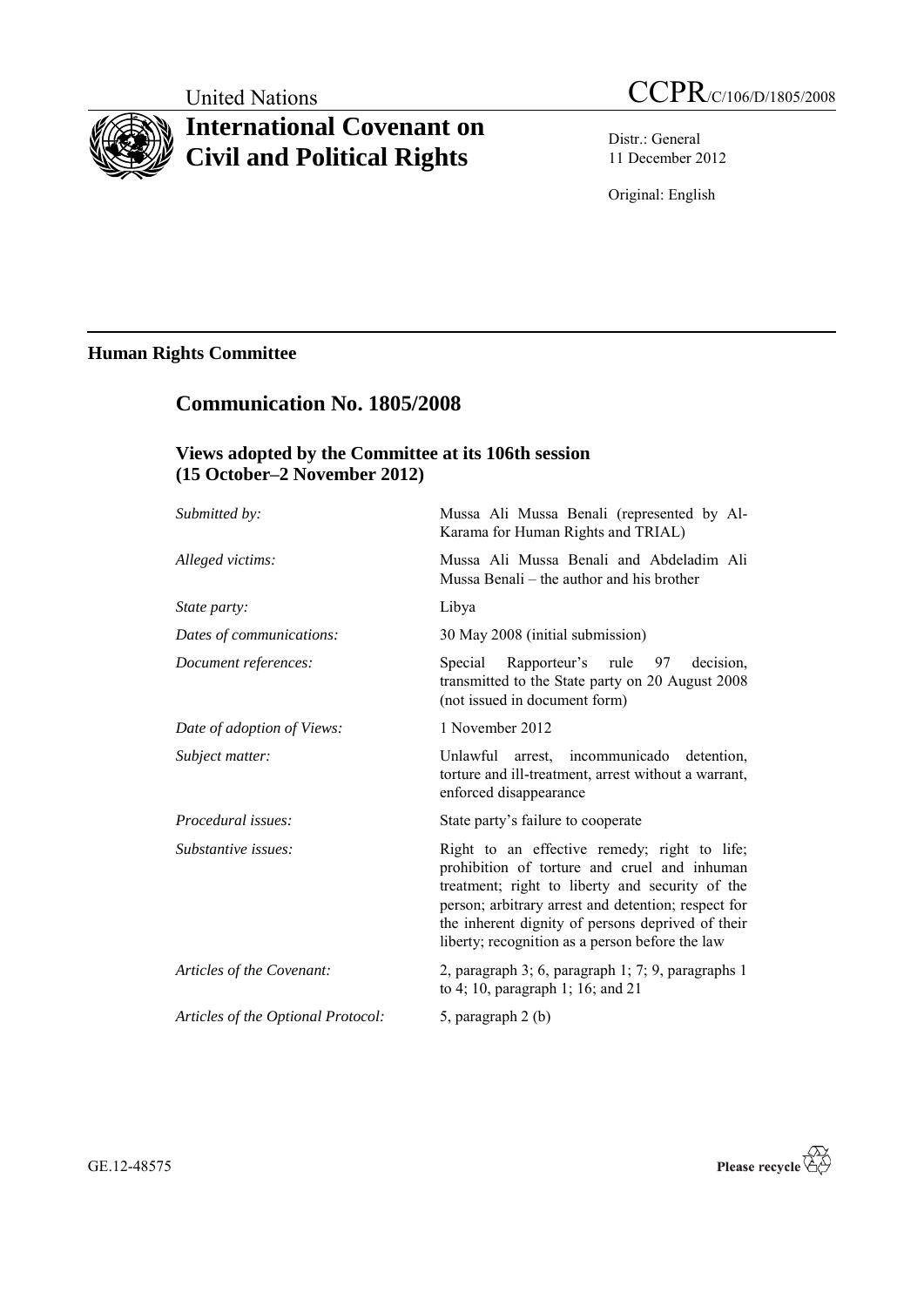## **Annex**

# **Views of the Human Rights Committee under article 5, paragraph 4, of the Optional Protocol to the International Covenant on Civil and Political Rights (106th session)**

concerning

#### **Communication No. 1805/2008\***

| Mussa Ali Mussa Benali (represented by Al-<br>Karama for Human Rights and TRIAL)      |
|---------------------------------------------------------------------------------------|
| Mussa Ali Mussa Benali and Abdeladim Ali<br>Mussa Benali – the author and his brother |
| Libya                                                                                 |
| 30 May 2008 (initial submission)                                                      |
|                                                                                       |

*The Human Rights Committee*, established under article 28 of the International Covenant on Civil and Political Rights,

*Meeting* on 1 November 2012,

*Having concluded* its consideration of communication No. 1805/2008, submitted to the Human Rights Committee by Mussa Ali Mussa Benali under the Optional Protocol to the International Covenant on Civil and Political Rights,

*Having taken into account* all written information made available to it by the author of the communication and the State party,

*Adopts* the following:

#### **Views under article 5, paragraph 4, of the Optional Protocol**

1.1 The author of the communication, dated 30 May 2008, is Mussa Ali Mussa Benali, a Libyan national. He submits the communication on behalf of his brother, Abdeladim Ali Mussa Benali, also a Libyan national, and on his own behalf. He claims that Libya violated article 2, paragraph 3; article 6, paragraph 1; article 7, article 9, paragraphs 1–4; article 10, paragraph 1; and article 16 of the Covenant. The Optional Protocol entered into force for Libya on 16 August 1989. He is jointly represented by the organizations Al-Karama for Human Rights and TRIAL (Track Impunity Always).

1.2 On 20 August 2008, pursuant to rule 92 of the Committee's rules of procedure, the Committee, acting through its Special Rapporteur on new communications and interim

<sup>\*</sup> The following members of the Committee participated in the examination of the present communication: Mr. Yadh Ben Achour, Mr. Lazhari Bouzid, Ms. Christine Chanet, Mr. Cornelis Flinterman, Mr. Yuji Iwasawa, Mr. Walter Kälin, Ms. Zonke Zanele Majodina, Ms. Iulia Antoanela Motoc, Mr. Gerald L. Neuman, Mr. Michael O'Flaherty, Mr. Rafael Rivas Posada, Sir Nigel Rodley, Mr. Fabián Omar Salvioli, Mr. Marat Sarsembayev, Mr. Krister Thelin and Ms. Margo Waterval. The text of an individual (dissenting) opinion by Mr. Krister Thelin is attached to these views.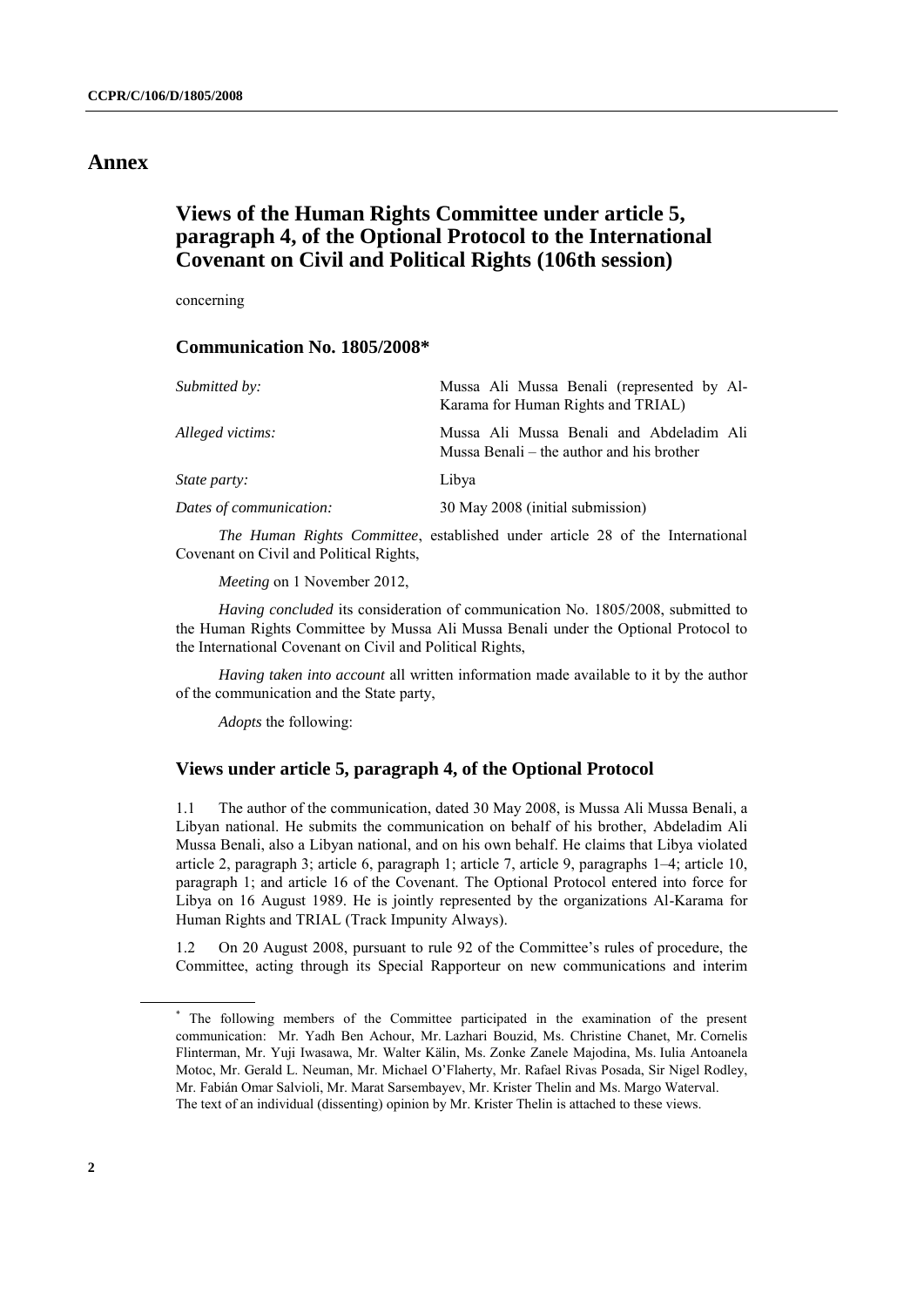measures, requested the State party to adopt all necessary measures to protect the life, safety and personal integrity of Abdeladim Ali Mussa Benali, so as to avoid irreparable damage to him, and inform the Committee on the measures taken within 30 days of the request<sup>1</sup>.

#### **The facts as presented by the author**

2.1 The author submits that his brother Abdeladim Ali Mussa Benali is a Libyan citizen, born in Darnah in 1969. He resided at the family residence situated in Essahel Acharqi (Darnah) and used to work at the state-owned Darnah furniture factory. The author himself was born in Darnah in 1964, and at the time of filing the communication he was a Libyan citizen residing in the United Kingdom.

2.2 The author submits that on 9 August 1995, Abdeladim Ali Mussa Benali was arrested by the agents of the Internal Security Agency (ISA). Prior to his arrest, ISA had subjected him to close surveillance. He had been routinely followed by ISA agents and had been under orders to report daily at the Darnah ISA headquarters. Since July 1995, he had reported in person to the internal security agents every morning and had been systematically held at the ISA until the evening.

2.3 The author submits that, after Abdeladim Ali Mussa Benali's arrest on 9 August 1995, he was kept for two hours at the Darnah ISA headquarters, and then transferred to Benghazi, to be finally brought by plane to Tripoli. The author and the family later learned that Abdeladim Ali Mussa Benali was held in secret detention for more than five years in the Abu Slim prison. He spent his first two years there in an underground cell which he was never allowed to leave.

2.4 In September 2000, Abdeladim Ali Mussa Benali's relatives, who had received no news about him during all this time, were informed that he was alive but detained at the Abu Slim prison and were authorized to visit him. During this first visit in September 2000, Mr. Benali told his family that he had been regularly tortured (viciously beaten with iron bars and similar objects and deprived of food) and that he suffered from the after-effects of these abuses. He also explained that he had never been formally charged with any crimes and had never been brought before a judge.

2.5 The author submits that on 15 October 2002,<sup>2</sup> Abdeladim Ali Mussa Benali was released without ever having been charged with a crime. He reunited with his family in Darnah and resumed his work in the furniture factory, after various governmental institutions – namely the ISA, the People's Social Command in Darnah and the Gaddafi International Charity and Development Foundation – expressly approved his return to his professional life in letters that provide corroborating evidence of his prior detention.

2.6 The author submits that by the end of 2004, Abdeladim Ali Mussa Benali was again subjected to harassment and intimidation by ISA. On 16 February 2005, Abdeladim Ali Mussa Benali went to the British embassy in order to request a visa to travel to the United Kingdom of Great Britain and Northern Ireland. That same day, he was arrested again by internal security agents who were waiting for him at the family home. He was brought to the ISA headquarters in Benghazi, where he was tortured for many days, until he was transferred to the Al Abiar detention centre, which was managed by the same agency. He was secretly detained there until the beginning of 2006, when he was transferred to the Abu Slim prison. Once in Abu Slim prison, he was frequently beaten and mistreated and, as

 $1$  The Committee never received the requested information from the State party.

 $2^{\circ}$  Mr. Benali had been detained for seven years and two months during this first period of time.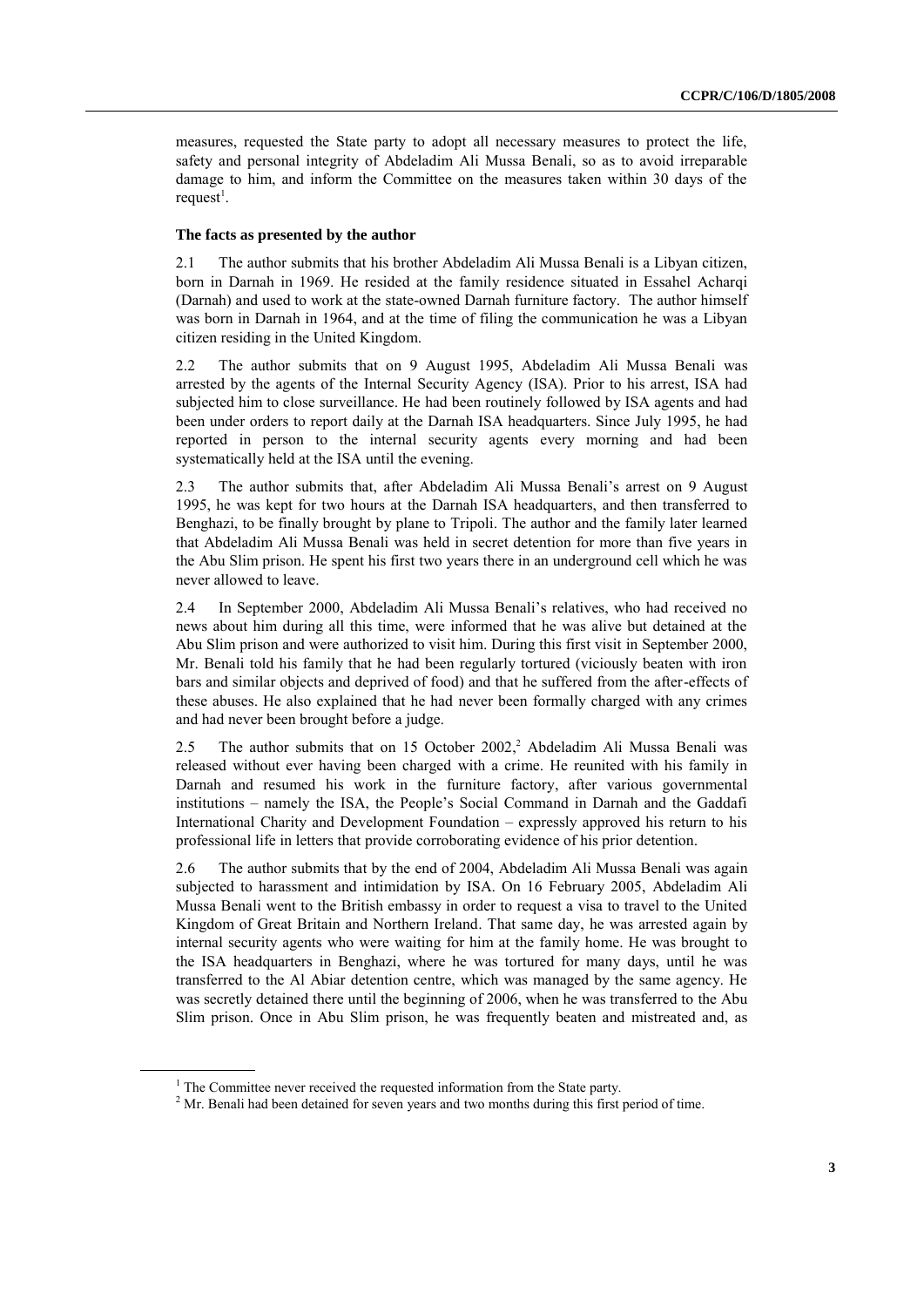during his previous detention, he was kept in isolation in an underground cell for a long period of time.

2.7 The author submits that in May 2006, his family was informed of Abdeladim Ali Mussa Benali's whereabouts and allowed to visit him once a month, until September 2006. During those visits, the members of his family were told that he had once again suffered grave abuses and that no legal proceedings had been undertaken against him. However, at the beginning of October 2006, after riots in the Abu Slim prison, all visits were forbidden.

2.8 On 3 October 2006, a protest broke out in the prison following the return of 190 prisoners who had been brought to court to be retried and had had their convictions confirmed. An altercation started with some of the prison guards. On 4 October 2006, the security services launched an intervention into the prison in which tear-gas grenades and live ammunition were used against detainees. As a result, at least one inmate was killed and about ten were injured. Abdeladim Ali Mussa Benali was able to report this incident to a representative of the organization Al-Karama for Human Rights, by means of a cell phone that he had hidden from the prison guards. Libyan authorities afterwards took severe reprisals against the detainees for the riot. There was a general search of the whole facility, a drastic cut in food rations and a general prohibition of family visits. Those inmates suspected of having communicated with the outside world regarding the situation in prison were tortured by security services. The detainees were also coerced into revealing who had fomented the protest. Despite the high risk to which he was exposed, the Abdeladim Ali Mussa Benali managed to give important information on flagrant violations of detainees' fundamental rights in Abu Slim on several occasions in the months following the protest.

2.9 The author submits that, according to reliable sources, <sup>3</sup> Abdeladim Ali Mussa Benali disappeared on 23 March 2007 from the Abu Slim prison. His relatives have not been able to gather any information concerning his fate or whereabouts. On 18 May 2007, his disappearance was brought to the attention of the Special Rapporteur on torture and other cruel, inhuman or degrading treatment or punishment, the Working Group on Enforced or Involuntary Disappearances and the Special Representative of the Secretary-General on human rights defenders.

2.10 On 30 April 2009, the author informed the Committee that Mr. Benali had been visited in Abu Slim prison by one of his brothers on 26 April 2009.

2.11 The author submitted that fear of reprisals from the Government prevented him from complaining to judicial authorities or resorting to other remedies provided for in domestic law. The regime in Libya had notoriously engaged in merciless repression with the aim of putting down any kind of political opposition. The mere fact of inquiring about the situation of a relative may result in detention, torture or death at the hands of the security forces. The author said that, despite the extremely poor human rights record of the State party, complaints for such violations before national courts were virtually non-existent.

2.12 The author argued that, even if he could have had access to remedies before national courts, they would have been totally ineffective because of the deeply flawed Libyan justice system. The executive branch exercised complete control over judicial authorities. Not only was Colonel Gaddafi empowered to set up special, field or emergency tribunals, but he was also entitled to revoke judgments handed down by courts, and even to sit in the place of the Supreme Court. The author argued that the domestic remedies were ineffective, and therefore he did not need to exhaust them.

<sup>&</sup>lt;sup>3</sup> The author does not specify which sources he is referring to.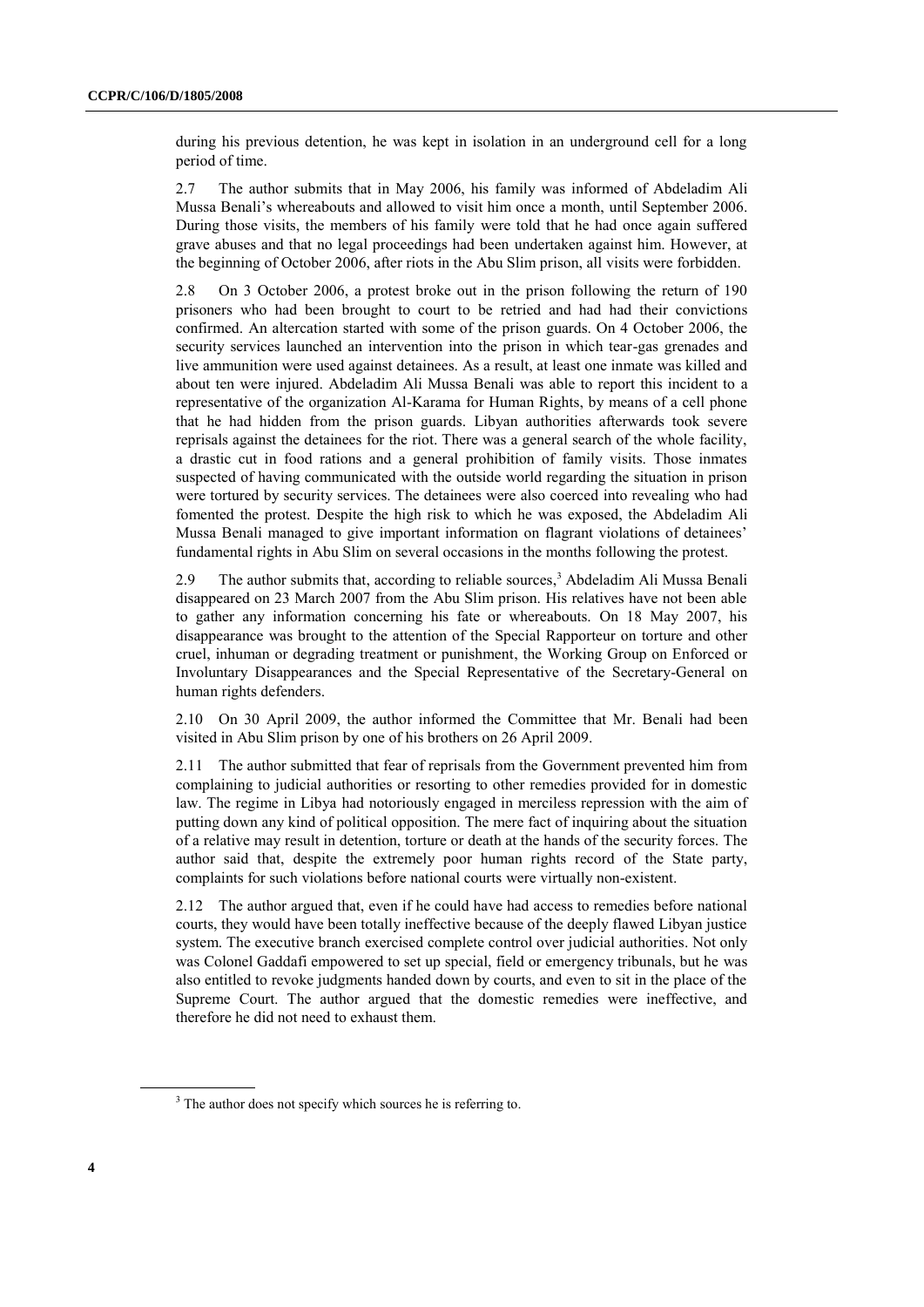#### **The complaint**

3.1 The author claims that the State party violated article 6, paragraph 1, of the Covenant. Any situation of unacknowledged and incommunicado detention, such as that suffered by Abdeladim Ali Mussa Benali, entails a major threat to the life of the persons concerned, given the fact that, by its very nature, such a context places the victim entirely at the mercy of those who hold him. <sup>4</sup> Even if these circumstances do not bring about the actual death of the victim, it appears clearly that the State party has not fulfilled its obligation to protect the victim's inherent right to life and is, to that extent, in breach of article 6 of the Covenant. 5

3.2 The author claims that the State party violated article 7 of the Covenant. The right not to be subjected to torture or to cruel, inhuman or degrading treatment or punishment has been violated in respect of the author and his brother, Abdeladim Ali Mussa Benali. The very fact of being subjected to an enforced disappearance amounts to cruel, inhuman or degrading treatment. 6 Indeed, stress and anguish provoked by indefinite detention with no contact with the family or with the outside world constitutes a treatment incompatible with article 7 of the Covenant, as stated by the Committee on many occasions. 7 In addition to the suffering inevitably caused by being held incommunicado, Abdeladim Ali Mussa Benali has repeatedly been subjected to acts of torture, prolonged confinement in an underground cell, and deprivation of food.

3.3 The author submits that, as a close family member of Abdeladim Ali Mussa Benali, he himself has suffered acute stress and anguish resulting from uncertainty and fully justified fear about his brother's fate. Such suffering of victims' family members has been repeatedly recognized by the Committee as amounting to a violation of article 7 of the Covenant.

3.4 The author claims that both arrests in this case were made in total disregard of established procedures. During the two periods of detention, Abdeladim Ali Mussa Benali was not informed of the reasons for his arrest. Also, in violation of Abdeladim Ali Mussa Benali's procedural rights, he was not brought before a judge or any other officer exercising judicial power. Moreover, no criminal prosecution has ever been initiated against him. Abdeladim Ali Mussa Benali has been deprived of the possibility of challenging the legality of the detentions. As explained above, he has had no access to legal counsel and very limited access to his family. Therefore, the author claims that the State party breached its obligations under article 9, paragraphs 1–4, of the Covenant.

3.5 The author argues that the violations of article 7 committed against Abdeladim Ali Mussa Benali also constitute breaches of article 10 of the Covenant, since he was deprived of liberty at the time the abuses were perpetrated.

3.6 The author claims that Mr. Benali has been subjected to an enforced disappearance since 23 March 2007, 8 as well as between his first arrest in 1995 and September 2000 and

<sup>4</sup> The author refers to the Committee's general comment No. 6 (1982) on the right to life, *Official Records of the General Assembly, Thirty-seventh Session, Supplement No. 40* (A/37/40), annex V, paragraph 3.

<sup>5</sup> The author refers to communication No. 84/1981, *Barbato and Barbato* v. *Uruguay*, Views adopted on 21 October 1982.

<sup>6</sup> The author refers to communication No. 449/1991, *Mojica* v. *Dominican Republic*, Views adopted on 15 July 1995, and communication No. 540/1993, *Celis Laureano* v. *Peru*, Views adopted on 25 March 1996.

<sup>7</sup> The author refers to communication No. 950/2000, *Sarma* v. *Sri Lanka*, Views adopted on 16 July 2003.

<sup>8</sup> Until Abdeladim Ali Mussa Benali was able to meet with his brother on 26 April 2009.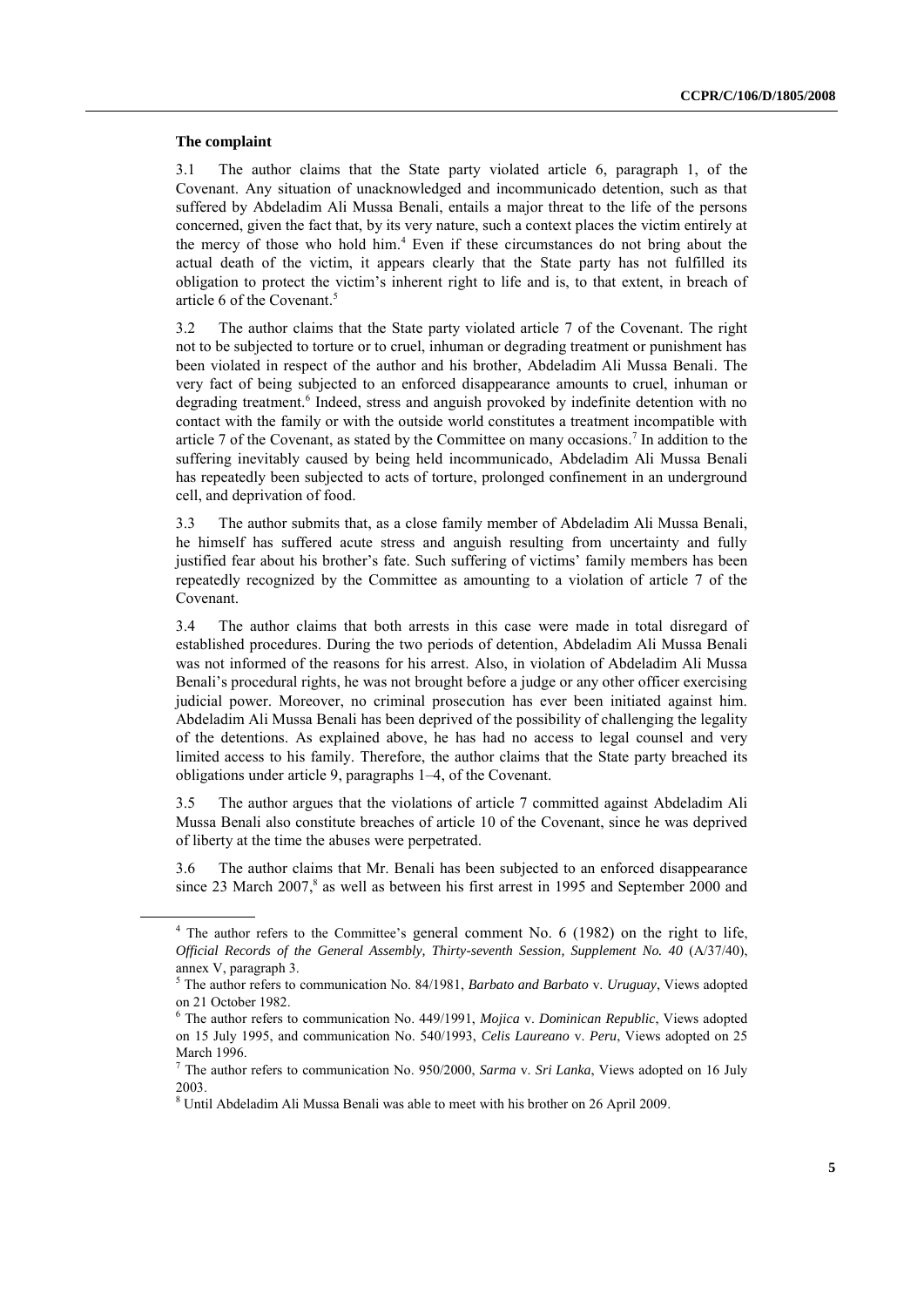during the first year of his second detention starting 16 February 2005, when he was held by internal security agents who never admitted his detention. The author argues that, since such disappearances render the victim incapable of enforcing any legal rights or protection mechanisms, enforced disappearances amount to a negation of legal personality in that the victim does not exist in the legal sphere. The author further submits that the Committee has held that enforced disappearances violate article 16 of the Covenant.<sup>9</sup>

3.7 The author states that the State party violated article 2, paragraph 3, of the Covenant. Judicial actions before domestic courts and other possible legal avenues established according to national law to seek redress were unavailable to victims of crimes such as those perpetrated against Mr. Benali. In the circumstances prevailing in the country, persons seeking redress for such violations would in any case be deprived of any chance of being successful. The Committee has affirmed that all States parties to the Covenant are "under the duty to thoroughly investigate without undue delay alleged violations of human rights, with a view to holding accountable those proven to be responsible thereof".<sup>10</sup> No serious efforts were made to shed light on circumstances surrounding grave crimes and to bring perpetrators to justice, thus the right to an effective remedy was breached. In addition, considering that it has been established that the positive obligation to ensure rights guaranteed under the Covenant encompasses the obligation of providing effective remedies whenever a violation has occurred, the failure to take necessary measures to protect those rights established by articles 6, 7, 9, 10, and 16 amounts in itself to an autonomous violation of the said rights read in conjunction with article 2, paragraph 3, of the Covenant.

#### **State party's failure to cooperate**

4. On 1 May 2009, 18 August 2009 and 22 December 2009, the State party was requested to submit information concerning the admissibility and merits of the communication. The Committee notes that this information has not been received. The State party has further failed to provide information on whether any measures were taken to protect the life, safety and personal integrity of Abdeladim Ali Mussa Benali. It regrets the State party's failure to provide any information with regard to the admissibility and/or substance of the author's claims. It recalls that, under the Optional Protocol, the State party concerned is required to submit to the Committee written explanations or statements clarifying the matter and the remedy, if any, that may have been taken by the State. In the absence of a reply from the State party, due weight must be given to those of the author's allegations that have been properly substantiated.<sup> $11$ </sup>

#### **Issues and proceedings before the Committee**

#### *Consideration of admissibility*

5.1 Before considering any claim contained in a communication, the Human Rights Committee must, in accordance with article 93 of its rules of procedure, decide whether or not it is admissible under the Optional Protocol of the Covenant.

<sup>9</sup> The author refers to communication No. 1328/2004, *Kimouche et al.* v. *Algeria*, Views adopted on 10 July 2007.

<sup>&</sup>lt;sup>10</sup> The author refers to communication No. 612/1995, *Chaparro et al. v. Colombia*, Views adopted on 29 July 1997.

<sup>11</sup> See, inter alia, communication Nos. 1422/2005, *El Hassy* v. *Libyan Arab Jamahiriya*, Views adopted on 24 October 2007, para. 4; No. 1295/2004, *El Alwani* v. *Libyan Arab Jamahiriya*, Views adopted on 11 July 2007, para. 4; No. 1208/2003, *Kurbonov* v. *Tajikistan*, Views adopted on 16 March 2006, para. 4; and No. 760/1997, *Diergaardt et al.* v*. Namibia*, Views adopted on 25 July 2000, para. 10.2.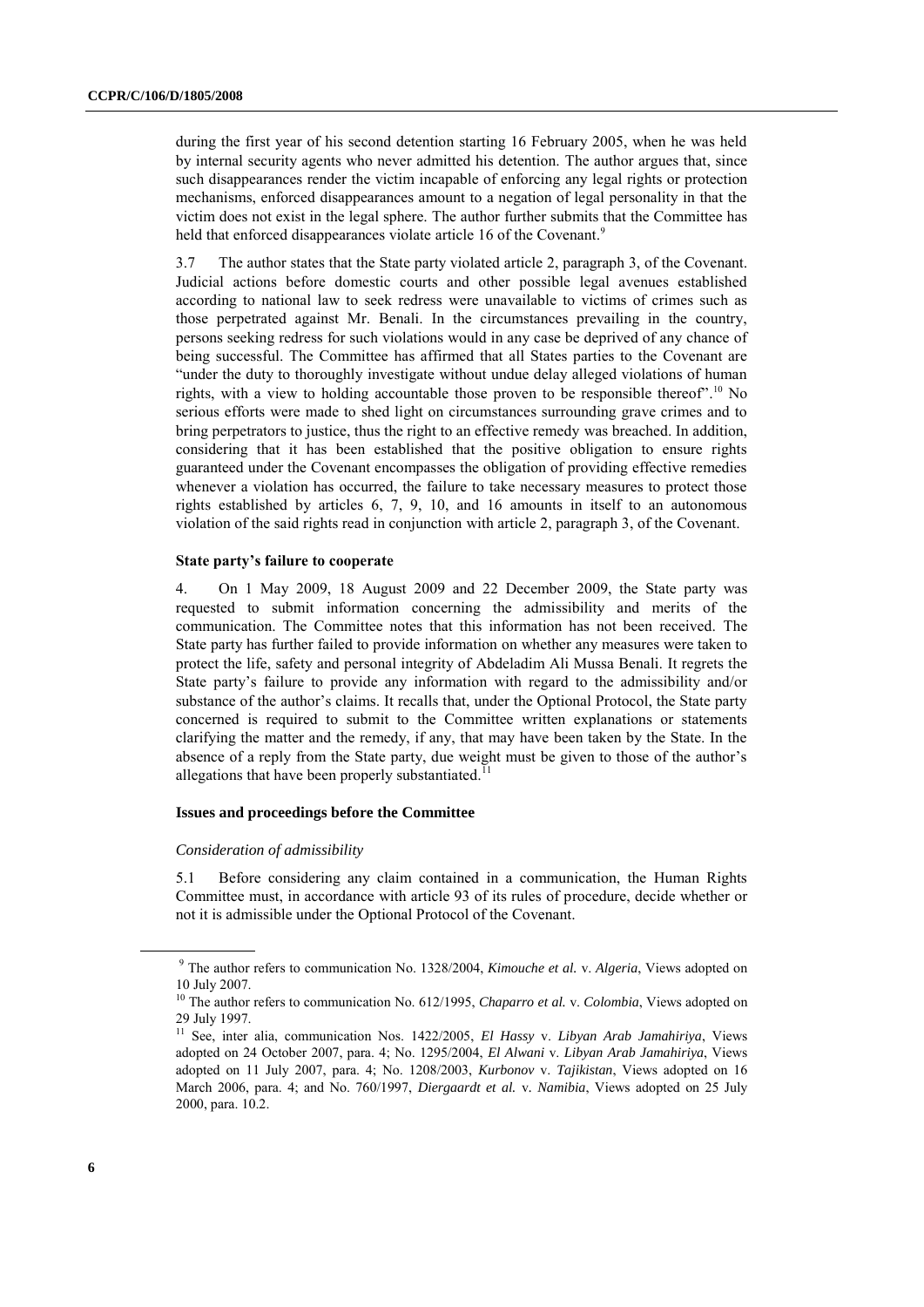5.2 The Committee notes, as required by article 5, paragraph 2 (a), of the Optional Protocol, that the same matter was not being examined under any other international procedure of investigation or settlement. The Committee notes that the author brought his brother's situation to the attention of the Working Group on Enforced or Involuntary Disappearances, the Special Rapporteur on torture and other cruel, inhuman or degrading treatment or punishment and the Special Representative of the Secretary-General on human rights defenders. The Committee recalls, however, that extra-conventional procedures or mechanisms established by the former Commission on Human Rights, the Human Rights Council or the Economic and Social Council, and whose mandates are to examine and publicly report on human rights situations in specific countries or territories or on major phenomena of human rights violations worldwide, do not constitute a procedure of international investigation or settlement within the meaning of article 5, paragraph 2 (a), of the Optional Protocol. 12

5.3 With respect to the question of exhaustion of domestic remedies, the Committee reiterates its concern that, in spite of three reminders addressed to the State party, no information or observations on the admissibility or merits of the communication have been received from the State party. Given these circumstances, the Committee finds that it is not precluded from considering the communication under article 5, paragraph 2 (b), of the Optional Protocol.

5.4 The Committee considers that the author's allegations have been sufficiently substantiated, and thus proceeds to its consideration on the merits in respect of the claims made with respect to: (a) Abdeladim Ali Mussa Benali, under article 2, paragraph 3; article 6, paragraph 1; article 7; article 9, paragraphs 1–4; article 10, paragraph 1; and article 16, of the Covenant; (b) the author himself, under article 7, read alone and in conjunction with article 2, paragraph 3, of the Covenant.

#### *Consideration of the merits*

6.1 The Human Rights Committee has considered the present communication in the light of all the information made available to it, as provided for under article 5, paragraph 1, of the Optional Protocol.

6.2 The Committee notes the failure of the State party to provide any information regarding the author's allegations, and reaffirms that the burden of proof cannot rest on the author of the communication alone, especially since the author and the State party do not always have equal access to the evidence and it is frequently the case that the State party alone has the relevant information.<sup>13</sup> It is implicit in article 4, paragraph 2, of the Optional Protocol that the State party has the duty to investigate in good faith all allegations of violations of the Covenant made against it and its representatives and to furnish to the Committee the information available to it. In cases where the allegations are corroborated by credible evidence submitted by the author and where further clarification depends on information that is solely in the hands of the State party, the Committee may consider the author's allegations substantiated in the absence of satisfactory evidence or explanations to the contrary presented by the State party. In the absence of any explanation from the State party in this respect, due weight must be given to the author's allegations.

6.3 The Committee notes the author's unrefuted allegation that Abdeladim Ali Mussa Benali was kept in incommunicado detention in undisclosed locations from the time of his

<sup>12</sup> See *Celis Laureano* v. *Peru*, para. 7.1; communication No. 1776/2008, *Bashasha* v. *Libyan Arab Jamahiriya*, Views adopted on 20 October 2010, para. 6.2.

<sup>13</sup> See *El Hassy* v. *Libyan Arab Jamahiriya*, para. 6.7; and communication No. 1297/2004, *Medjnoune*  v. *Algeria*, Views adopted 14 July 2006, para. 8.3.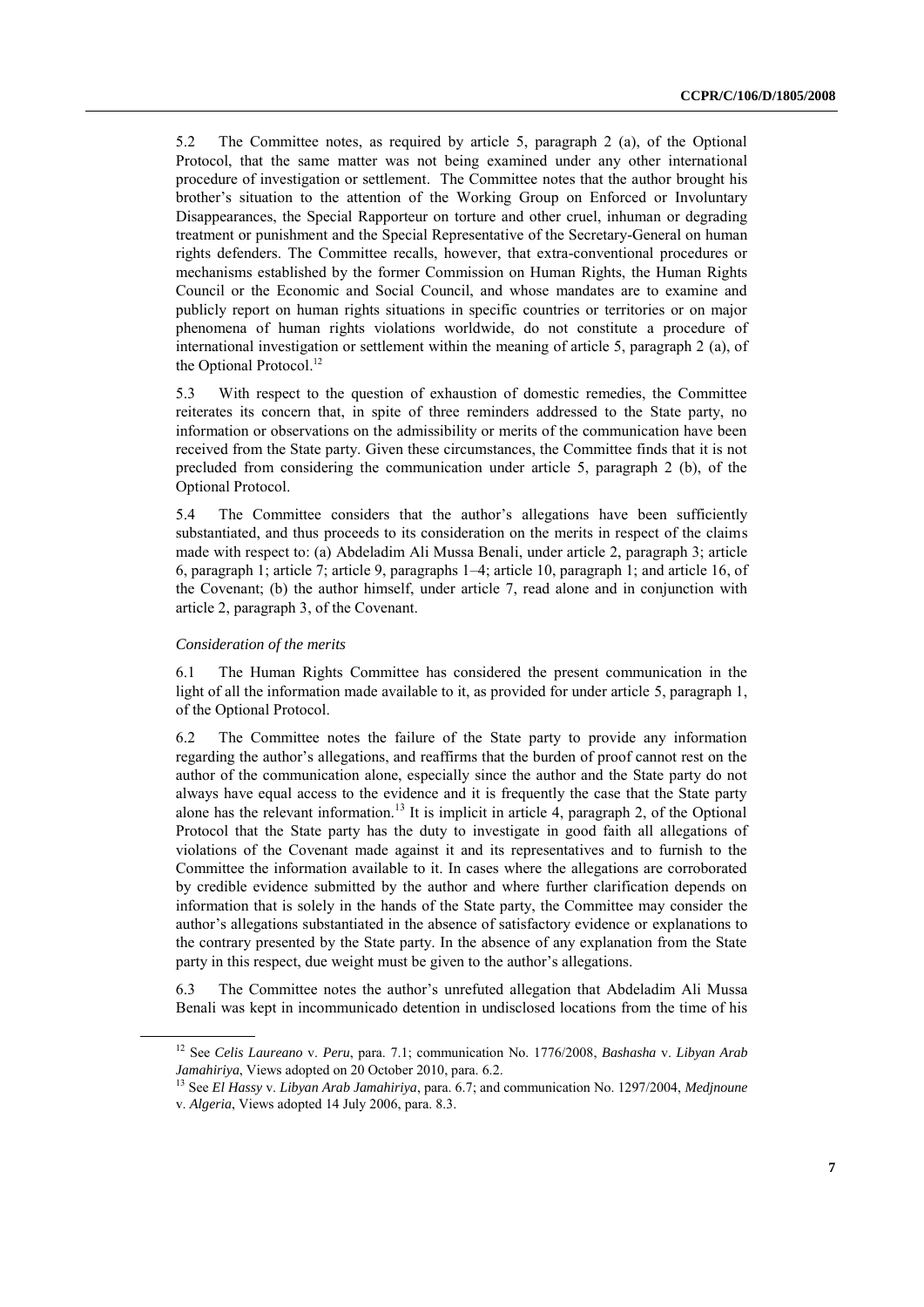first arrest in August 1995 until September 2000, and from the time of his second arrest in February 2005 until May 2006. During these periods, he was kept in isolation, prevented from any contact with family or legal counsel, and tortured. His family had no means of protecting him, and feared retaliation if they questioned the authority of his captors. From September 2000 until his release in October 2002 and from May 2006 until October 2006, the authorities informed his family of his whereabouts and allowed them occasional visits. From October 2006 until March 2007, he was once again held incommunicado, apparently in Abu Slim prison, from which he reportedly disappeared in March 2007; his family was finally informed regarding his whereabouts and allowed to visit him in April 2009. Thus, for major portions of his years of incarceration, his detention had the character of an enforced disappearance.

6.4 The Committee notes that, on several occasions, Abdeladim Ali Mussa Benali was held by the State party's authorities for prolonged periods of time, at a location unknown to his family and without the possibility of communicating with the outside world. The Committee recalls that, in cases of enforced disappearance, the deprivation of liberty, followed by a refusal or failure to acknowledge that fact, or by concealment of the fate or whereabouts of the disappeared person, places such persons outside the protection of the law, and puts their lives in substantial and ongoing danger for which the State is accountable. In the present case, the Committee notes that the State party has produced no evidence to indicate that it fulfilled its obligation to protect Abdeladim Ali Mussa Benali's life. Indeed, the Committee, through previous cases, is also aware that other persons held in circumstances such as those endured by the author have been found to have been killed or failed to reappear alive. The Committee concludes that the State party failed in its duty to protect Abdeladim Ali Mussa Benali's life, in violation of article 6, paragraph 1, of the Covenant.

6.5 Regarding the incommunicado detention of Abdeladim Ali Mussa Benali, the Committee recognizes the degree of suffering involved in being held indefinitely without contact with the outside world. It recalls its general comment No. 20 (1992) on the prohibition of torture or cruel, inhuman or degrading treatment or punishment, $14$  in which the Committee recommends that States parties should make provision against incommunicado detention. The Committee notes that the State party has provided no response to the author's allegations regarding the incommunicado detention of Abdeladim Ali Mussa Benali from August 1995 to September 2000; from February 2005 to May 2006; and from October 2006 to April 2009. On the basis of the information at its disposal, the Committee considers that these three periods of incommunicado detention constitute violations of article 7 of the Covenant. 15

6.6 With regard to the author, the Committee notes the anguish and distress caused by the disappearance of his brother, Abdeladim Ali Mussa Benali. Recalling its jurisprudence, the Committee concludes that the facts before it reveal a violation of article 7 of the Covenant with regard to the author.<sup>16</sup>

6.7 Regarding article 9, the information before the Committee shows that Abdeladim Ali Mussa Benali was twice arrested without a warrant by agents of the State party, and that he

<sup>&</sup>lt;sup>14</sup>Official Records of the General Assembly, Forty-seventh Session, Supplement No. 40 (A/47/40), annex VI, sect. A.

<sup>15</sup> See *El Alwani* v. *Libyan Arab Jamahiriya*, para. 6.5; *El Hassy* v. *Libyan Arab Jamahiriya*, para. 6.2; *Celis Laureano* v. *Peru*, para. 8.5; and communication No. 458/1991, *Mukong v. Cameroon*, Views adopted on 21 July 1994, para. 9.4.

<sup>16</sup> See *El Hassy* v. *Libyan Arab Jamahiriya*, para. 6.11; communication No. 107/1981, *Quinteros Almeida* v. *Uruguay*, Views adopted on 21 July 1983*,* para. 14; and *Sarma* v. *Sri Lanka*, para. 9.5.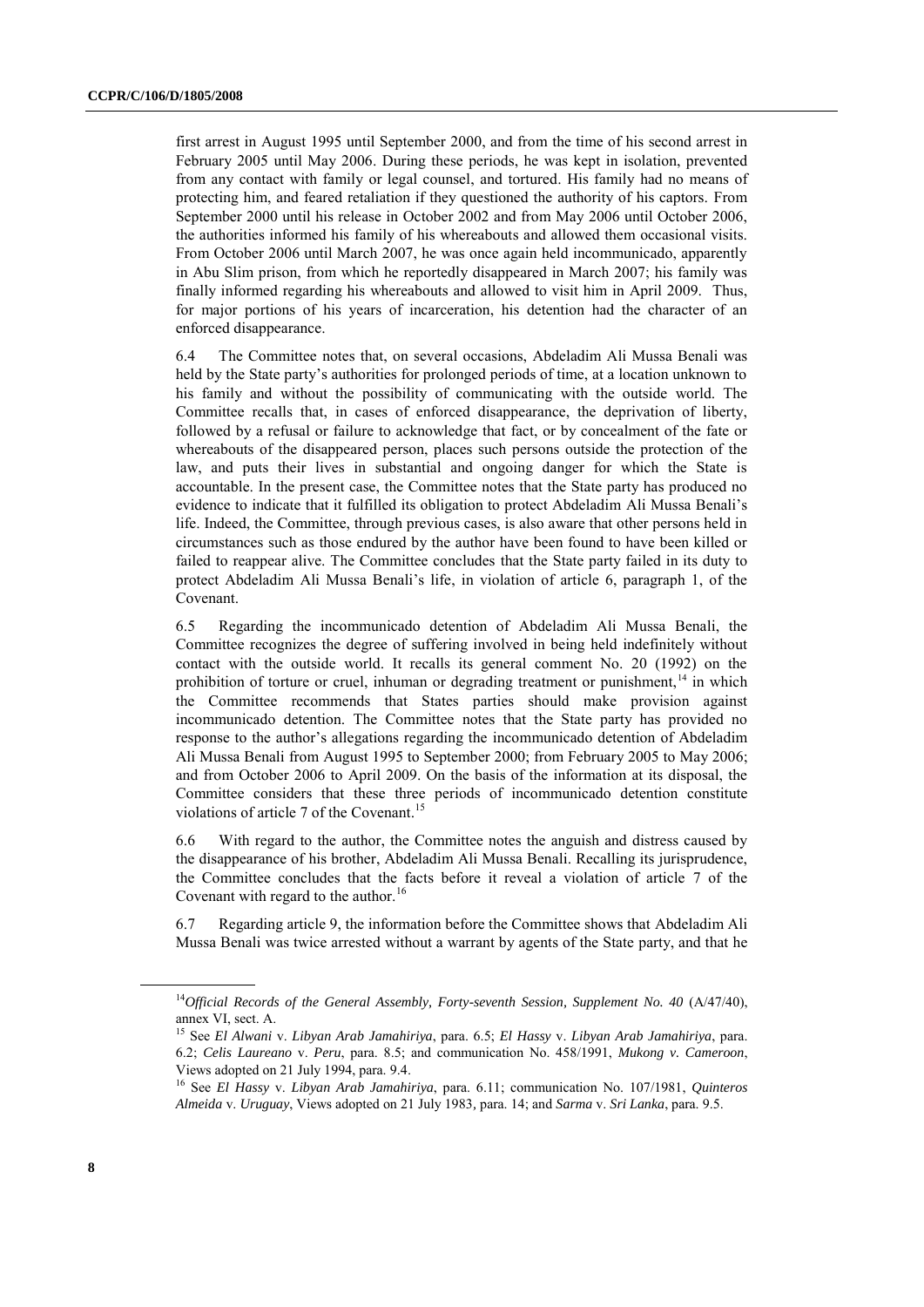was held in incommunicado detention on each occasion, without access to defence counsel, without being informed of the grounds for his arrest and without being brought before a judicial authority. During these periods, Abdeladim Ali Mussa Benali was unable to challenge the legality of his detention or its arbitrary character. In the absence of any explanation from the State party, the Committee finds violations of article 9 of the Covenant with regard to the arbitrary arrests and detentions of Abdeladim Ali Mussa Benali.<sup>17</sup>

6.8 The Committee has taken note of the author's allegation that Abdeladim Ali Mussa Benali was subjected to acts of torture during his detention, and held in inhuman conditions. The Committee reiterates that persons deprived of their liberty may not be subjected to any hardship or constraint other than that resulting from the deprivation of liberty and must be treated with humanity and respect for their dignity. In the absence of information from the State party concerning the treatment of Abdeladim Ali Mussa Benali in detention, the Committee concludes that the rights of Abdeladim Ali Mussa Benali under articles 7 and 10, paragraph 1, were violated.<sup>18</sup>

6.9 In respect of article 16, the Committee reiterates its established jurisprudence, according to which intentionally removing a person from the protection of the law for a prolonged period of time may constitute a refusal of recognition as a person before the law if the victim was in the hands of the State authorities when last seen and, at the same time, if the efforts of his or her relatives to obtain access to potentially effective remedies, including judicial remedies (art. 2, para. 3, of the Covenant) have been systematically impeded.<sup>19</sup> In the present case, the author alleges that the State party authorities failed to provide Abdeladim Ali Mussa Benali's family with relevant information concerning his fate or whereabouts for periods encompassing several years, and that the State party maintained at the relevant time a climate in which family members were intimidated from initiating legal proceedings or even inquiring about detention by the security forces. The State party has provided no evidence refuting these allegations. The Committee finds that the enforced disappearance and incommunicado detention of Abdeladim Ali Mussa Benali deprived him of the protection of the law during the relevant periods, in violation of article 16 of the Covenant.

6.10 The author invokes article 2, paragraph 3, of the Covenant, which requires State parties to ensure that individuals have accessible, effective and enforceable remedies for asserting the rights recognized in the Covenant. The Committee reiterates the importance it attaches to State parties' establishment of appropriate judicial and administrative mechanisms for addressing alleged violations of rights under domestic law. It refers to its general comment No. 31 (2004) on the nature of the general legal obligation imposed on State parties to the Covenant,<sup>20</sup> in which it states that failure by a State party to investigate

<sup>17</sup> See *Medjnoune* v. *Algeria*, para. 8.5; communication No. 1811/2008, *Chihoub* v. *Algeria,* Views adopted on 31 October 2011, para. 8.7.

<sup>&</sup>lt;sup>18</sup> See the Committee's general comment No. 21 (1992) on humane treatment of persons deprived of their liberty, *Official Records of the General Assembly, Forty-seventh Session, Supplement No. 40* (A/47/40), annex VI, sect. B, para. 3; communication No. 1134/2002, *Gorji-Dinka* v. *Cameroon*, Views adopted on 17 March 2005, para. 5.2; communication No. 1640/2007, *El Abani* v. *Libyan Arab Jamahiriya*, Views adopted on 26 July 2010, para. 7.7; and *El Hassy* v. *Libyan Arab Jamahiriya*, para. 6.4.

<sup>19</sup> See *El Abani* v. *Libyan Arab Jamahiriya*, para 7.9; communication No. 1327/2004, *Grioua* v. *Algeria*, Views adopted on 10 July 2007, para. 7.8; and communication No. 1495/2006, *Madoui* v. *Algeria*, Views adopted on 28 October 2008, para. 7.7; communication No. 1782/2008, *Aboufaied* v. *Libya*, Views adopted on 21 March 2012, para. 7.10.

<sup>&</sup>lt;sup>20</sup> Official Records of the General Assembly, Fifty-ninth Session, Supplement No. 40, vol. I (A/59/40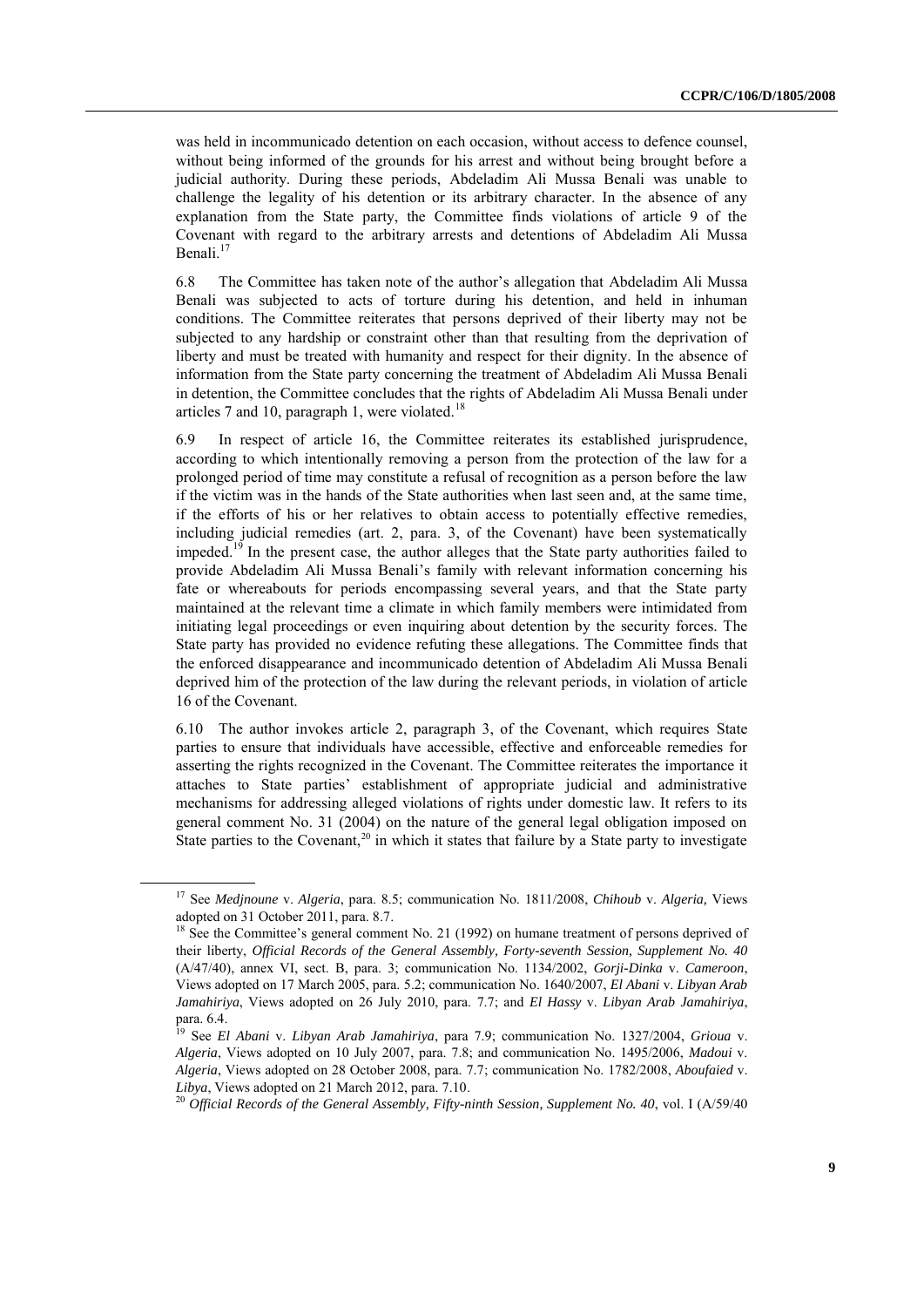allegations of violations could in and of itself give rise to a separate breach of the Covenant. In the present case, the information before the Committee indicates that Abdeladim Ali Mussa Benali did not have access to an effective remedy, leading the Committee to find a violation of article 2, paragraph 3, read in conjunction with article 6, paragraph 1; article 7; article 9; article 10, paragraph 1; and article 16 of the Covenant vis-à-vis Abdeladim Ali Mussa Benali.<sup>21</sup> The Committee also finds there has been a violation of article 2, paragraph 3, read in conjunction with article 7 of the Covenant, with regard to the author. $^{22}$ 

7. The Human Rights Committee, acting under article 5, paragraph 4, of the Optional Protocol to the International Covenant on Civil and Political Rights, finds that the facts before it reveal violations by the State party of article 6, paragraph 1; articles 7 and 9; article 10, paragraph 1, and article 16 with regard to Abdeladim Ali Mussa Benali. The Committee further finds that the State party acted in violation of article 2, paragraph 3, read in conjunction with article 6, paragraph 1; articles 7 and 9; article 10, paragraph 1; and article 16 vis-à-vis Abdeladim Ali Mussa Benali. Lastly, the Committee finds violations of article 7 and article 2, paragraph 3, read in conjunction with article 7 of the Covenant with regard to the author.

8. In accordance with article 2, paragraph 3, of the Covenant, the State party is under an obligation to provide the author with an effective remedy, including (a) freeing Abdeladim Ali Mussa Benali immediately, if he is still being detained; (b) if he died in custody, returning his remains to his family; (c) conducting a thorough and effective investigation into his disappearance and any ill-treatment that he suffered in detention; (d) providing the author and Abdeladim Ali Mussa Benali with detailed information on the results of its investigations; (e) prosecuting, trying, and punishing those responsible for the enforced disappearance or other ill-treatment; and (f) providing appropriate compensation to the author and Abdeladim Ali Mussa Benali for the violations that they suffered. The State party is also under an obligation to take measures to prevent similar violations in the future.

9. Bearing in mind that, by becoming a party to the Optional Protocol, the State party has recognized the competence of the Committee to determine whether there has been a violation of the Covenant or not and that, pursuant to article 2 of the Covenant, the State party has undertaken to ensure to all individuals within its territory or subject to its jurisdiction the rights recognized in the Covenant and to provide an effective and enforceable remedy in the event that a violation is established, the Committee wishes to receive from the State party, within 180 days, information about the measures taken to give effect to the Committee's Views. The State party is also requested to publish the present Views and to have them widely disseminated in the official language of the State party.

[Adopted in English, French and Spanish, the English text being the original version. Subsequently to be issued also in Arabic, Chinese and Russian as part of the Committee's annual report to the General Assembly.]

<sup>(</sup>Vol. I)), annex III.

<sup>21</sup> See *El Hassy* v. *the Libyan Arab Jamahiriya*, para. 6.9; and communication No. 1196/2003, *Boucherf* v. *Algeria*, Views adopted on 30 March 2006, para. 9.9.

<sup>22</sup> See *Chihoub* v. *Algeria*, para 8.11.